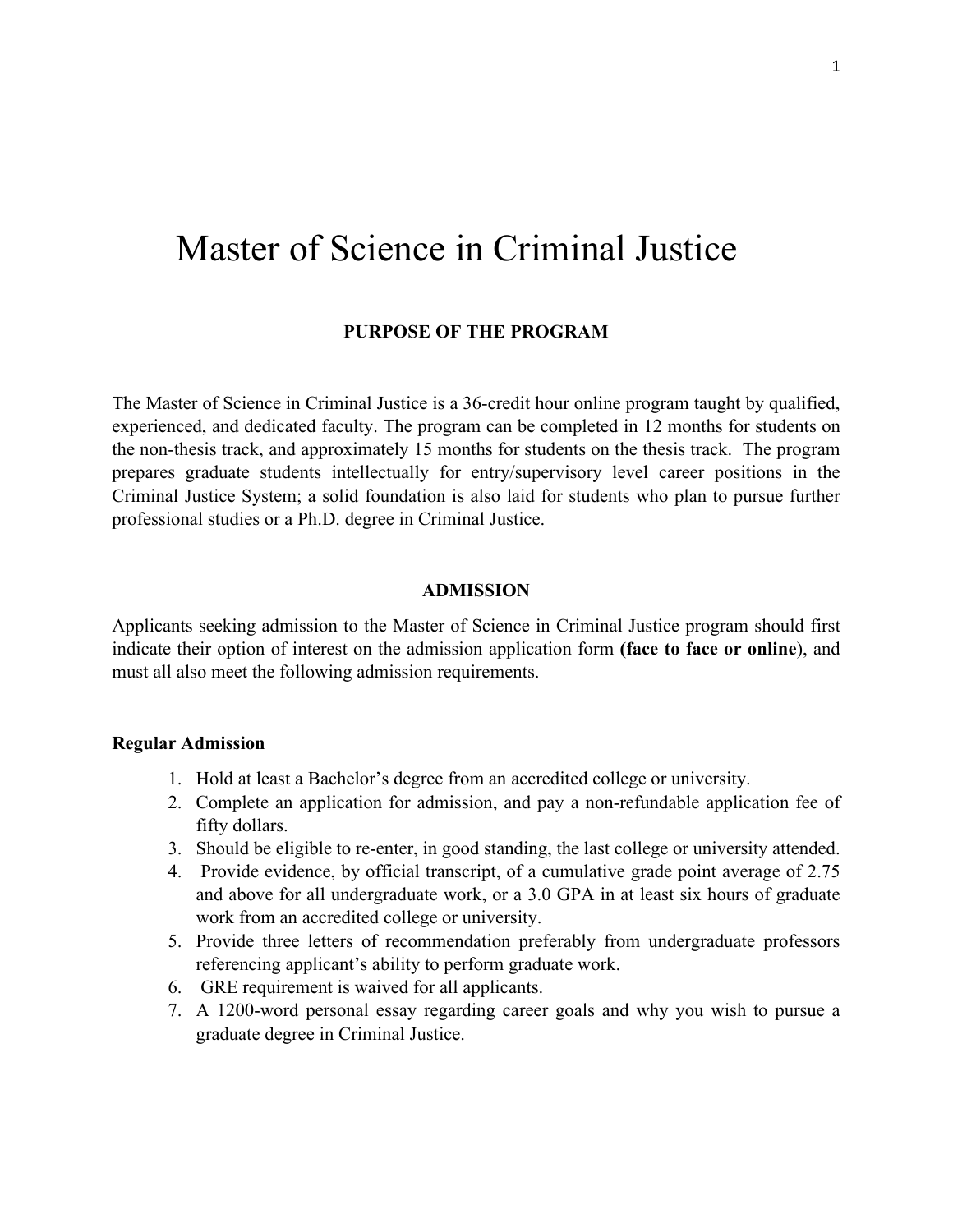8. International students only: Test of English as a foreign language (TOEFL) a minimum score of 550 (paper based), 213 (computer based), or 79 (internet based), is required.

## **Conditional Admission**

Conditional Admission may be granted to applicants who do not meet the GPA requirement for regular admission, but must not be less than 2.0 GPA. However, the conditional status must be removed by earning a 3.0 GPA within the first 2 semesters on the program.

# **GENERAL INFORMATION**

#### **ADVISEMENT**

When accepted to the Master of Science program in Criminal Justice, each student will be assigned to an advisor who will be a graduate faculty. The advisor will be responsible for advising students on courses to take to meet the program course requirements. It is, however, the student's responsibility to meet all requirements, including meeting with his or her advisor regularly.

#### **ADMISSION TO CANDIDACY**

A student must apply for admission to candidacy for the Master's degree in Criminal Justice by filing the proper application forms through his/her advisor to the graduate program coordinator. Students are to apply for candidacy one semester before the degree is conferred or in some cases, the same semester in which the degree is to be awarded.

#### **ACADEMIC GRADES**

The following grades are used in the graduate program: A, B, C, D, F, I (Incomplete), or W (withdrawal). A candidate for the Master of Science Degree in Criminal Justice must maintain a minimum of a 3.0 grade point average to continue enrollment in the graduate program and for graduation as well. Failure to maintain a 3.0 G.P.A. in two consecutive semesters will result in such a student's automatic withdrawal from the program. Students withdrawn from the program, may re-apply to rejoin the program after one year of individual self-preparation. A student withdrawn twice shall no longer be re-accepted to the program.

**COMPREHENSIVE EXAMINATION:** A written comprehensive examination will be administered to all candidates for the Master of Science Degree in Criminal Justice at or near the completion of their required course of study. The examination is designed to test the student's knowledge of the content areas of the Criminal Justice System (Law Enforcement, Courts, and Corrections) including criminology and research methods. Students must pass the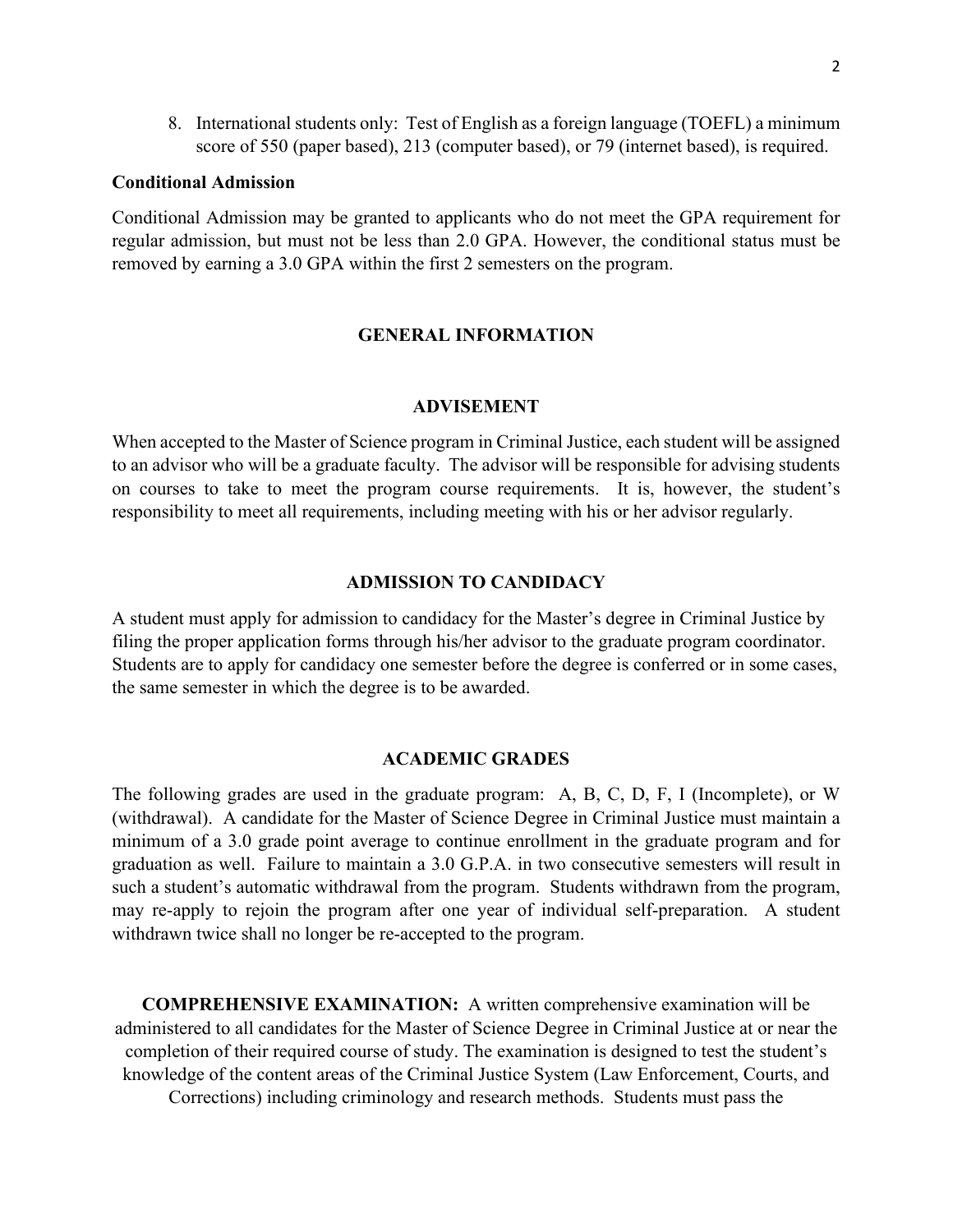comprehensive examination before they can graduate. Students are allowed three attempts at the comprehensive examination. Students who cannot pass all areas of the comprehensive examination after three trials will be automatically withdrawn from the program. Comprehensive examination candidates are advised to take and pass CRIJ 5663: Advanced Seminar in Law Enforcement; CRIJ 5664; Advanced Seminar in Court Systems and Practices; CRIJ 5665: Advanced Seminar in Corrections: CRIJ 5661; Advanced Seminar in Criminology, and CRIJ 5680: Advanced Seminar in Research Methods before signing up for the comprehensive examination. Failing any area of the Comprehensive Examination will require that the student retake the failed areas.

#### **THESIS OR NON-THESIS OPTION**

Students interested in pursuing a doctoral education, on graduation or at any time in the future, are encouraged to choose the theses option and most notify their advisors within the first semester on the Master's Program. Students choosing thesis option will be required to take 30 hours of course work, 3 hours of thesis practicum, and 3 hours of thesis. The students choosing the non-thesis option will be required to take 36 hours of course work. However, Interested students may use CLEP or Capstone courses to meet not more than 10 percent of the total course requirements.

#### **LOAD LIMIT**

The normal load for a full-time student is nine semester hours during a regular semester (fall or spring) and six credit hours per each summer session. The recommended load for persons employed full time is six semester hours during a regular semester (fall and spring) and three hours per each summer session. However, for online students, a full-time student course load is six hours per eight-week session semester.

## **TIME LIMIT**

The degree should be completed within six calendar years from the time of initial enrollment in the Criminal Justice graduate program.

## **TRANSFER OF CREDIT**

A maximum of six semester hours of graduate credits successfully completed in an accredited program of similar standing, may be accepted toward the fulfillment of the course requirements for the Master of Science Degree in Criminal Justice, if the following requirements are met:

1. A grade of "B" or better has been earned in the courses for which graduate credit is being sought.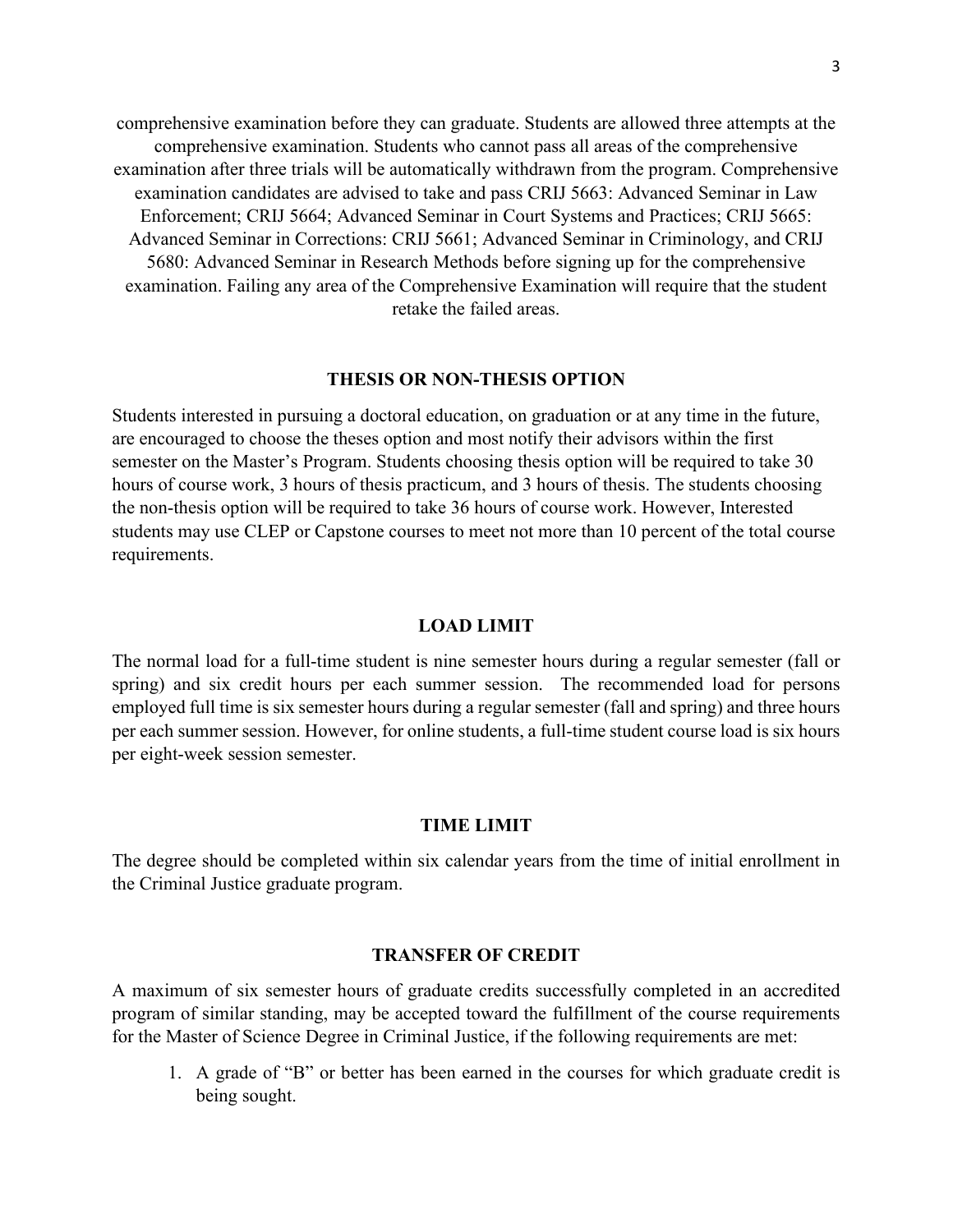- 2. The credit has been earned within five years from the time the student enrolled in the Master of Science Program in Criminal Justice.
- 3. The credit to be transferred must be recommended by the student's advisor, the graduate program coordinator, and approved by the department Chair, and the Dean of Graduate School.

# **PROGRAM CURRICULUM**

The curriculum for the Master of Science in Criminal Justice is designed to prepare students to fit into any area of the Criminal Justice system of their choice on graduation. A student needs a total of 36 credit hours to graduate (24 credit hours of Criminal Justice core courses, and 12 credit hours of Criminal Justice elective courses) as delineated below.

# **CURRICULUM BREAKDOWN**

# *Required Criminal Justice Core Courses (need 24 credit hours)*

CRIJ 5660**\*** Advanced Overview of the Criminal Justice System – 3 hrs.

CRIJ 5661**\*** Advanced Seminar in Criminology – 3 hrs.

CRIJ 5662 Advanced Seminar in Criminal Law and Procedure – 3 hrs.

CRIJ 5663 Advanced Seminar in Law Enforcement – 3 hrs.

CRIJ 5664 Advanced Seminar in Court Systems and Practices 3 hrs.

CRIJ 5665 Advanced Seminar in Corrections – 3 hrs.

CRIJ 5680 Advanced Seminar in Research Methods – 3 hrs.

CJ 5682 Advanced Seminar in Administration and Management of Criminal Justice Organizations.

# *Elective Criminal Justice Elective Courses (need 12 credit hours must consult with advisor before selection)*

CRIJ 5666 Seminar in Juvenile Justice System – 3 hrs.

CRIJ 5681 Seminar in Juvenile Delinquency – 3 hrs.

CRIJ 5683 Seminar in Applied Statistical Methods and Statistical Software's – 3hrs.

CRIJ 5684 Seminar in Victimology – 3hrs.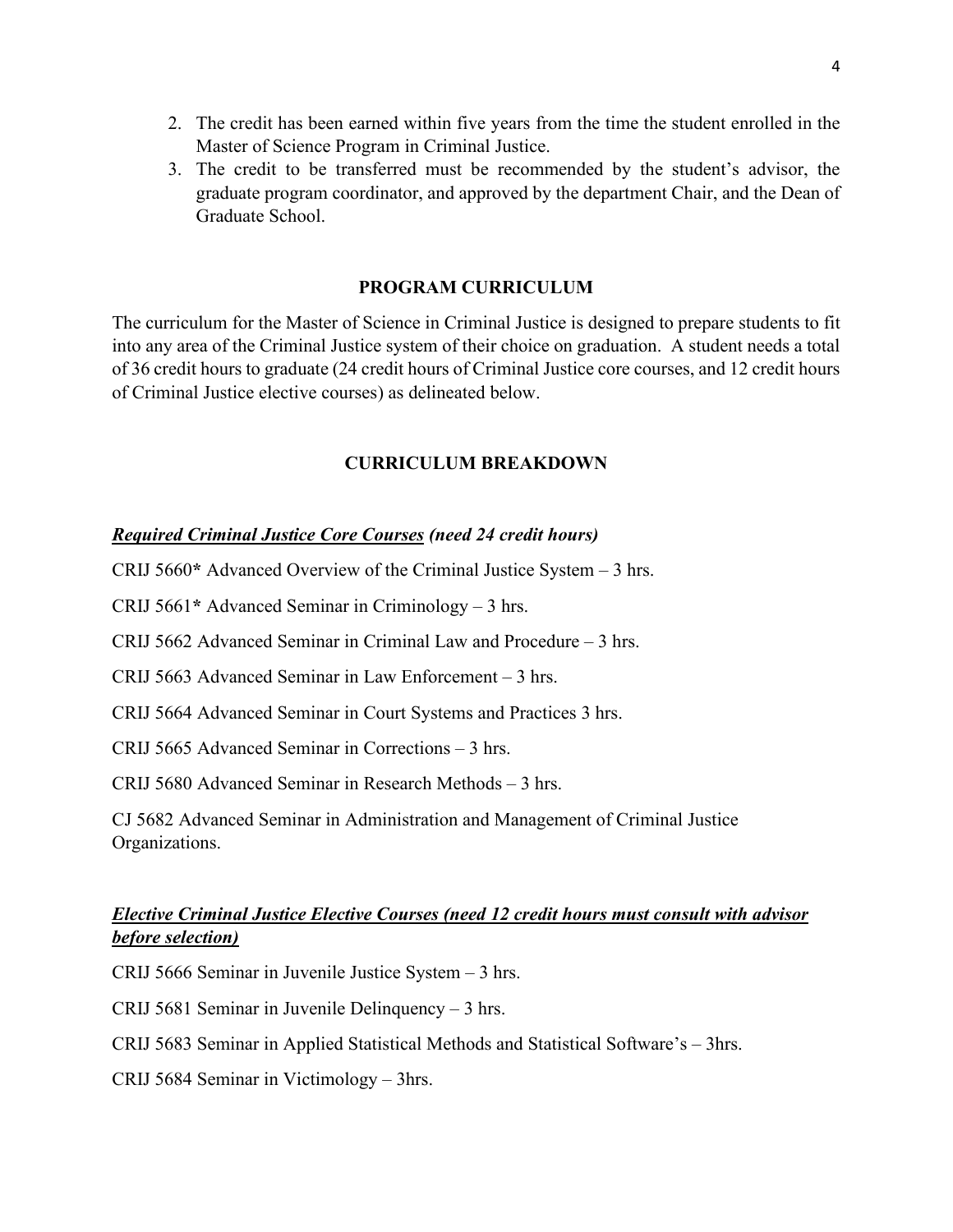- CRIJ 5691 Seminar in Comparative Criminal Justice Systems 3 hrs.
- CRIJ 5692 Special Topics in Criminal Justice 3 hrs.
- CRIJ 5693 Seminar in Organized Crime 3 hrs.
- CRIJ 5694 Seminar in Terrorism and Homeland Security 3 hrs.
- CRIJ 5695 Criminal Justice Workshop (special registration required to attend) 3 hrs.
- CRIJ 5696 Seminar in Private and Industrial security 3 hrs.
- CRIJ 5697 Seminar in Forensic Science 3hrs.
- CRIJ 5698 Seminar in Cyber Security 3 hrs.
- CRIJ 5699 Seminar in Community Corrections 3 hrs.
- CRIJ 6600 Seminar in Community Policing 3 hrs.
- CRIJ 6610 Graduate Internship 3 hrs.
- CRIJ 6620 Seminar in Public Administration 3 hrs.
- CRIJ 6625 Seminar in Restorative Justice 3 hrs.
- CRIJ 6628 Seminar in the Criminal Justice System and the people of Color 3 hrs.
- CRIJ 6629 Seminar in Rehabilitation and Resocialization 3 hrs.
- CRIJ 6630 Thesis Practicum 3 hrs.
- CRIJ  $6631$  Thesis  $-3$  hrs.
- *Total Credit hours required for Graduation: 36 Credit Hours*
- **\*To be taken in the first semester of program**

# **COURSE DESCRIPTION**

CRIJ 5660. ADVANCED OVERVIEW OF THE CRIMINAL JUSTICE SYSTEM. A comprehensive overview of the criminal justice system from Law Enforcement through courts and corrections, with particular emphasis on their historical perspectives, present trends and likely future developments. (3)

CRIJ 5661. ADVANCED SEMINAR IN CRIMINOLOGY. An in-depth coverage of concepts of crime, law and criminology; theories of crime causation and crime typologies. (3)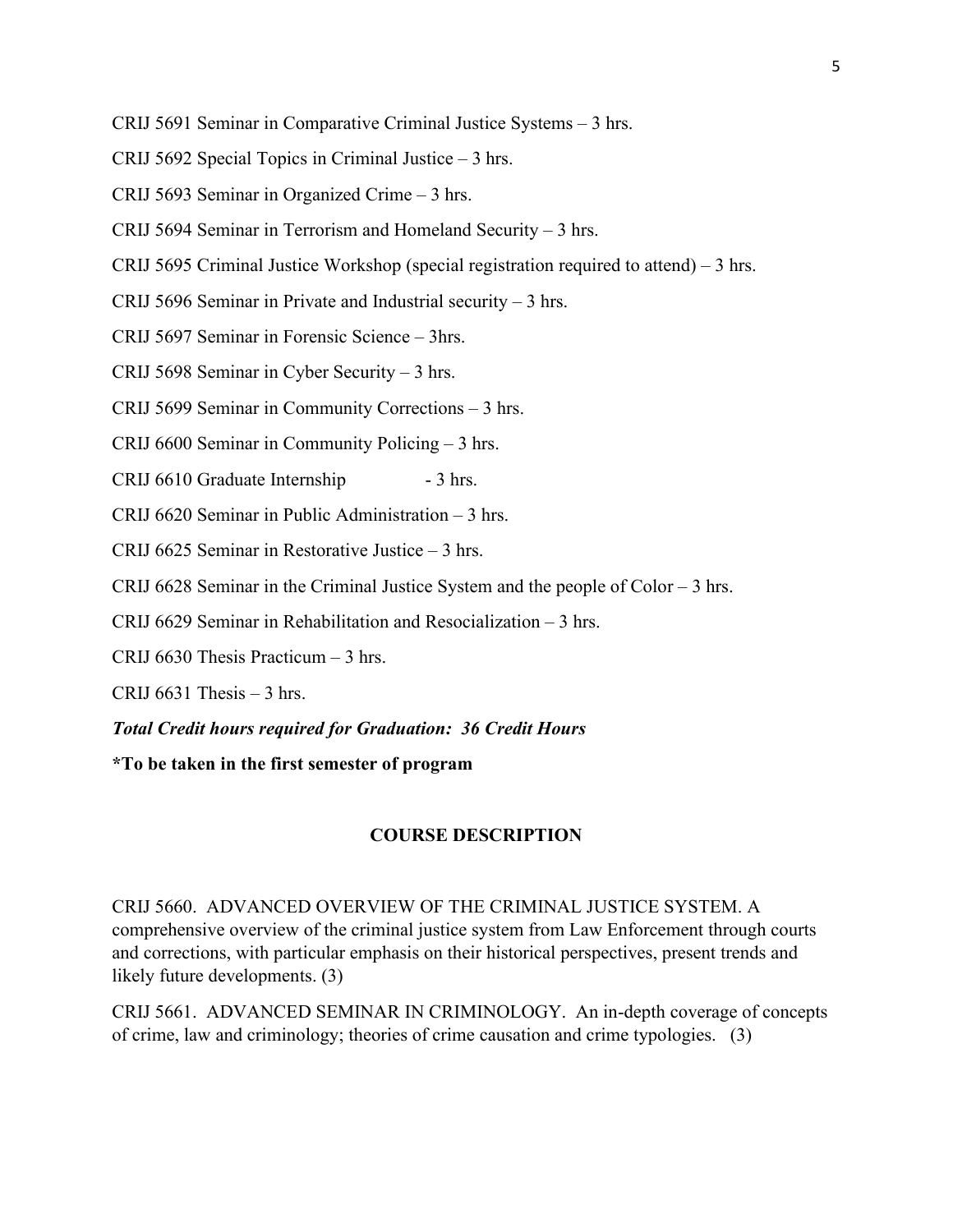CRIJ 5662. ADVANCED SEMINAR IN CRIMINAL LAW AND PROCEDURE. Extensive examination of Criminal Law and how they apply to Criminal Justice Operations and procedures. (3)

CRIJ 5663. ADVANCED SEMINAR IN LAW ENFORCEMENT. Extensive coverage of law enforcement, with emphasis on historical perspectives, operations, best practices, and developing trends, including unbiased policing against people of color. (3)

CRIJ 5664. ADVANCED SEMINAR IN COURT SYSTEMS AND PRACTICES. A comprehensive coverage of the court systems, including, local, state and federal courts. (3)

CRIJ 5665. ADVANCED SEMINAR IN CORRECTIONS. An in-depth coverage of corrections, including community corrections with emphasis on history, operations, best practices and future trends.

CRIJ 5666. SEMINAR IN JUVENILE JUSTICE SYSTEM. A broad and comprehensive coverage of the juvenile justice system, including historical developments, it components and their operations, best practices and likely future trends. (3)

CRIJ 5680. ADVANCED SEMINAR IN RESEARCH METHODS IN CRIMINAL JUSTICE. An in-depth overview of Research Methodology to include introduction to Criminal Justice inquiry; structuring criminal justice inquiry; modes of observation; and application and analysis. (3)

CRIJ 5681 Seminar in Juvenile Delinquency. Theoretical problems related to correction and prevention of delinquent careers. (3)

CRIJ 5682. ADVANCED SEMINAR IN ADMINISTRATION AND MANAGEMENT OF CRIMINAL JUSTICE ORGANIZATIONS. An extensive examination and analysis of administrative and management skills applicable to criminal justice organizations, including best practices in the field. (3)

CRIJ 5683. Seminar in Applied Statistical Methods and Statistical Software's. An examination of applied statistical methods and statistical software's in criminal justice research. (3)

CRIJ 5684. Seminar in Victimology. A comprehensive examination of victims and victimization within the criminal justice system, its past, present, and future trends. (3)

CRIJ 5691. SEMINAR IN COMPARATIVE CRIMINAL JUSTICE SYSTEMS. A comprehensive study of other Criminal Justice Systems, including the Criminal Justice System of the United States of America. (3)

CRIJ 5692. SPECIAL TOPICS IN CRIMINAL JUSTICE. In-depth examination of contemporary issues and trends in the Criminal Justice Field. (3)

CRIJ 5693. SEMINAR IN ORGANIZED CRIME. A comprehensive coverage of organized crime in the United States, past and present, and Global organized crime.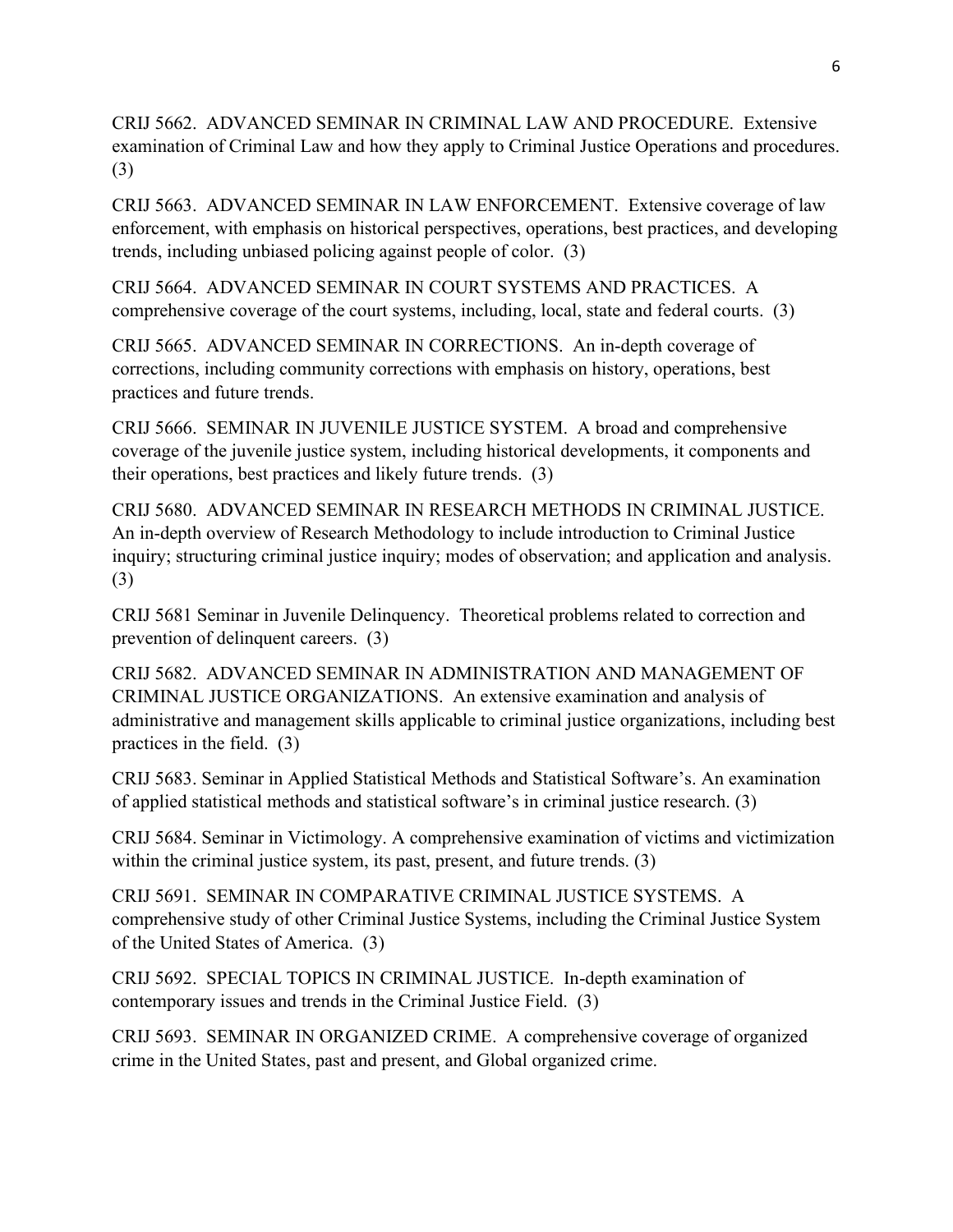CRIJ 5694. SEMINAR IN TERRORISM AND HOMELAND SECURITY. An extensive examination of domestic and international terrorism and Homeland security of the United States. (3)

CRIJ 5695. CRIMINAL JUSTICE WORKSHOP. A workshop that will field experts from the criminal Justice Field "bringing practice to campus" organized annually by the department of Criminal Justice, Jarvis Christian College. A credit awarding workshop with registration fees and open to all, including students from other colleges/universities and practitioners. (3)

CRIJ 5697. SEMINAR IN FORENSIC SCIENCE. Examination of techniques and practices of forensic science, including finger printing, crime scene investigations and collection of evidence and differing laboratory practices. (3)

CRIJ 5698. SEMINAR IN CYBER SECURITY. A comprehensive examination of Cyber Security Systems and practices, including historical development and current trends. (3)

CRIJ 5699. SEMINAR IN COMMUNITY CORRECTIONS. An analysis of community corrections, including historical developments, practices and future trends. (3)

CRIJ 6600. SEMINAR IN COMMUNITY POLICING. An in-depth review of Community Policing, historical developments, practices and future trends. (3)

CRIJ 6620. SEMINAR IN PUBLIC ADMINISTRATION. Extensive examination and analysis of concepts, issues, and theories of Public Administration as they relate to the Criminal Justice System. (3)

CRIJ 6610 GRADUATE INTERNSHIP. a minimum of three months in an approved criminal justice setting. Designed to provide the graduate student with an opportunity to merge class work with professional practice. (3)

CRIJ 6625. SEMINAR IN RESTORATIVE JUSTICE. A comprehensive examination of Restorative Justice, its history, practices and current trends. (3)

CRIJ 6628. SEMINAR IN THE CRIMINAL JUSTICE SYSTEM AND THE PEOPLE OF COLOR. An in-depth examination of the Criminal Justice system and People of Color and reforms to achieve equal justice for all. (3)

CRIJ 6629. SEMINAR IN REHABILITATION AND RESOCIALIZATION. An extensive examination of the Rehabilitative and Resocialization practices in the Criminal Justice system, including its history and current trends. (3)

CRIJ 6630. THESIS PRACTICUM. Overview of research strategies, principles of research writing; and procedures for initiating, executing, and completing a thesis; and preparation and approval of a thesis prospectus. Preliminary planning for the thesis should begin from the first semester of graduate work; the students are advised to enroll in CJ 6630 after completing 12 credit hours of graduate work on the Master's program (3)

CRIJ 6631. THESIS. The completion and defense of the thesis. Thesis students are required to be registered in this course in the semester in which the thesis is to be defended; students must